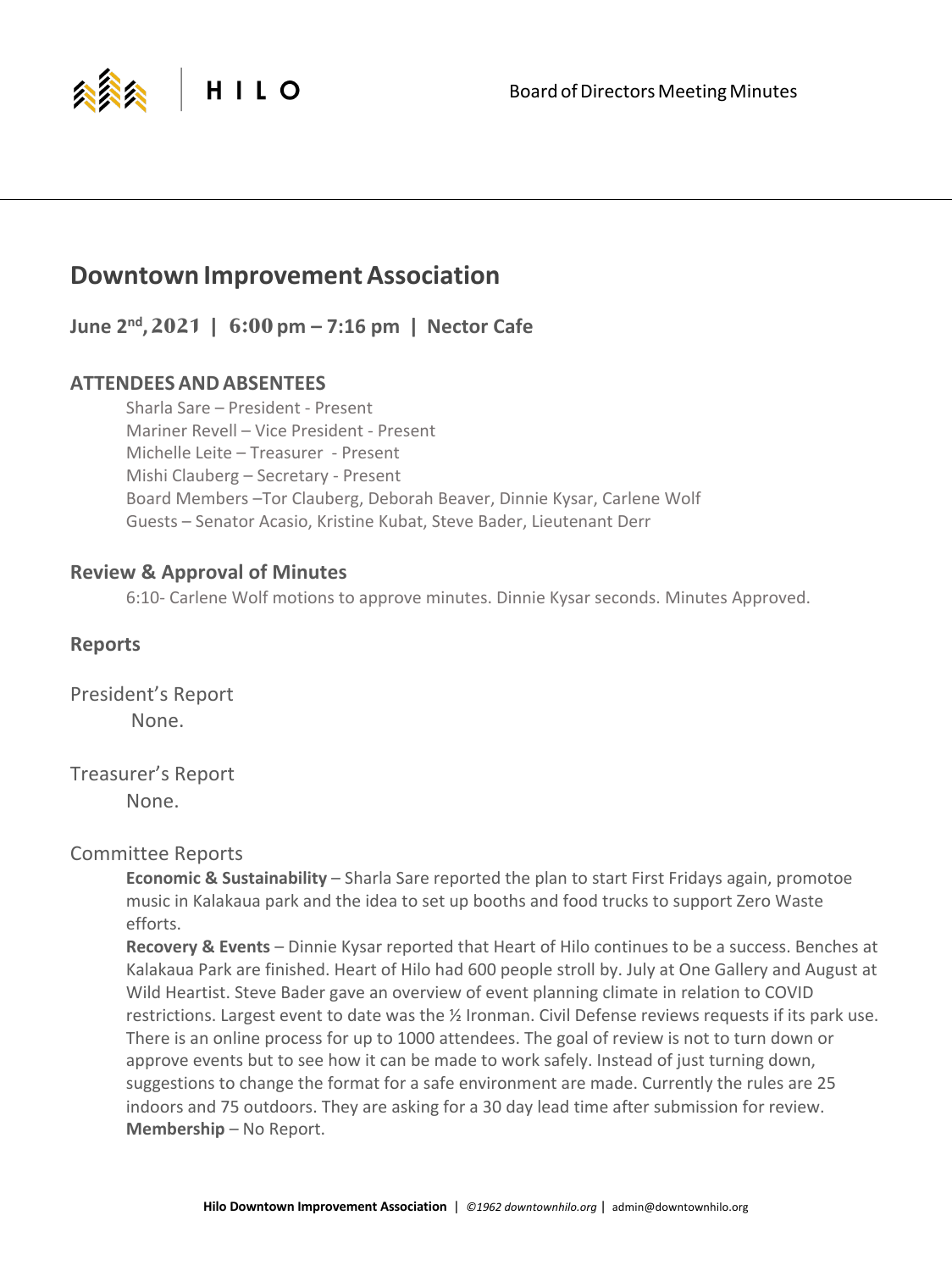

**Safety & Beautification**- Lieutenant Derr reported the plan to issue citations for shopping carts found on the street in possession of the homeless population. We discussed and requested to bring back regular power washing and sweeps to the downtown sidewalks. He reported that there are two officers being put on for foot patrol on Wednesdays and Saturdays that rotate.

## **ORDERSOF BUSINESS**

HILO

## **I. Unfinished Business**

#### **a. Glow Hilo**

公公公

Discussed approval of grant through AARP for initial sidewalk lighting at select locations. Locations will be determined based on need and safety. Currently working on scouting out these locations.

#### **II. New Business**

#### **a.** Discussion with Senator Acasio

Ongoing discussion of making our streets cleaner and safer. Discussed limited bathroom hours and how that creates after hours issues with the homeless using the streets as their bathroom instead. Discussed possibility of self-policing and giving the homeless the kuleana of caring for them. Discussed possibility of portable toilets. Showers are still being provided every Friday.

Actively working to pull people in, like Amy Curtis with Mental Health Services at Dept of Health, to organize a meeting and try to find solutions. CIP is a longer term process and is projected at 3 years out. In the short term, we are trying to find resources to implement and pilot project to gain sense of confidence in the community.

The idea of Homeless Court was suggested and we acknowledged how much limited information we have on current legislation that may already be in place.

### **III. Future Action Steps**

**a.** DIA requested Leitenant Derr to work on citations for carts and try to find plan for

alternative jail time for rehabilitation. Currently it's either jail or back on the streets. If we could gain a better understanding of how to work together with the judge and prosecution, we could end the constant cycle with no results.

**b.** DIA requested Steve Mader to ask the Mayors office to reapprove the regular cleaning and power washing of the sidewalks. The sweeps and disinfecting were very effective and are missed. We also requested him to check on Homeless Court and current legislation.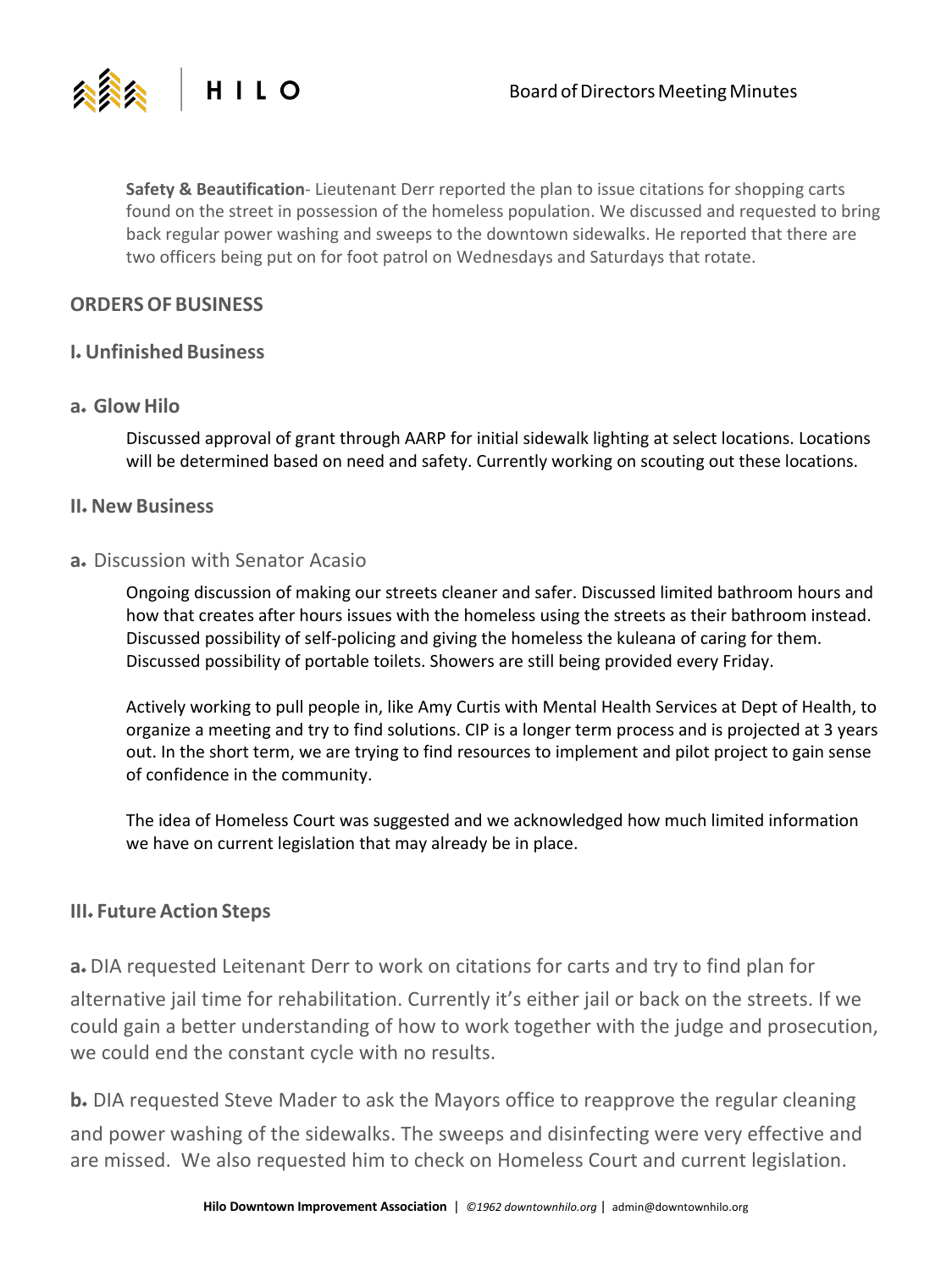

**c.** Senator Acasio will work on the long term plan and continue efforts to get in front of people that can make a change. Contineu efforts to inspire Conversation and Confidence. Start conversation and possibilities of Homeless Court and the legislation process involved with making that happen. Check on current legislation already in place, if any.

# **CLOSING**

- **•Next Meeting** July 14th, 2021 at 6:00 pmat Big Island Beef Jerky
- **•** Meeting adjourned at 7:16